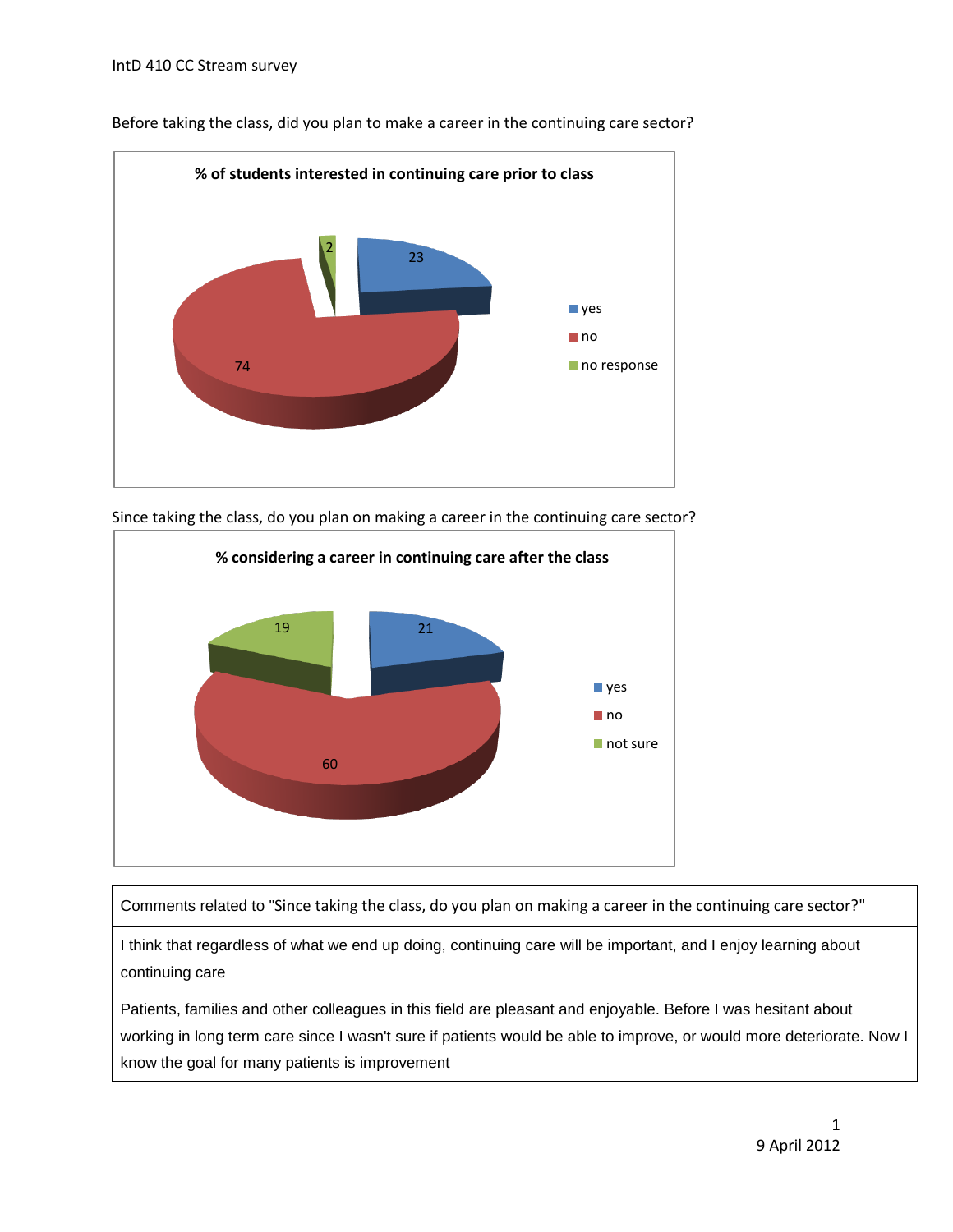I am considering it as I think it could be rewarding

Yes, I did previously as I had experience in placement in a long term care facility

I have previous experience in continuing care and would like to practice in this area in the future

My interests are continuing care

My view on working in continuing care has not changed

Because I like working with older adult/geriatric population. I look forward to working on an interdisciplinary team

I really enjoy working with the elderly and especially with complex patients. There is a lot of opportunity for a pharmacist to benefit this care sector.

I found I am more interested in caring for patients with tangible results and fast outcomes.

I need to explore other specialties first. Also, we did not interact with any real patients this semester which is essential for my decision of what area I want to go into.

At the moment I am really uncertain about what I want to do. My interests are very business oriented and I am not sure if continuing care can provide.

Not sure how specific you meant the above questions because I want to be a family physician who will deal a lot with continuing care but not solely continuing care.

I appreciate continuing care, but I think my interests just lie elsewhere

It is too early in my career to make such plans

I have developed less of an interest due to the depressing nature of the work

Does not appeal to me

It is not my area of interest, although I did learn about it during the term

Other interests, perhaps further on in my career I would consider this as an option

I want to work in a more fast-paced setting

I want to experience all other areas of medical health before I make my decision

Although continuing care can be fast paced in its own sort of way I am hoping to be involved in a different field of nursing

This is not my passion. Although who knows? Maybe I will change my mind!

I might consider it in the future but I am more interested in the acute care sector

I am not committed to any career path yet but this class has given me a lot of information on continuing care that I